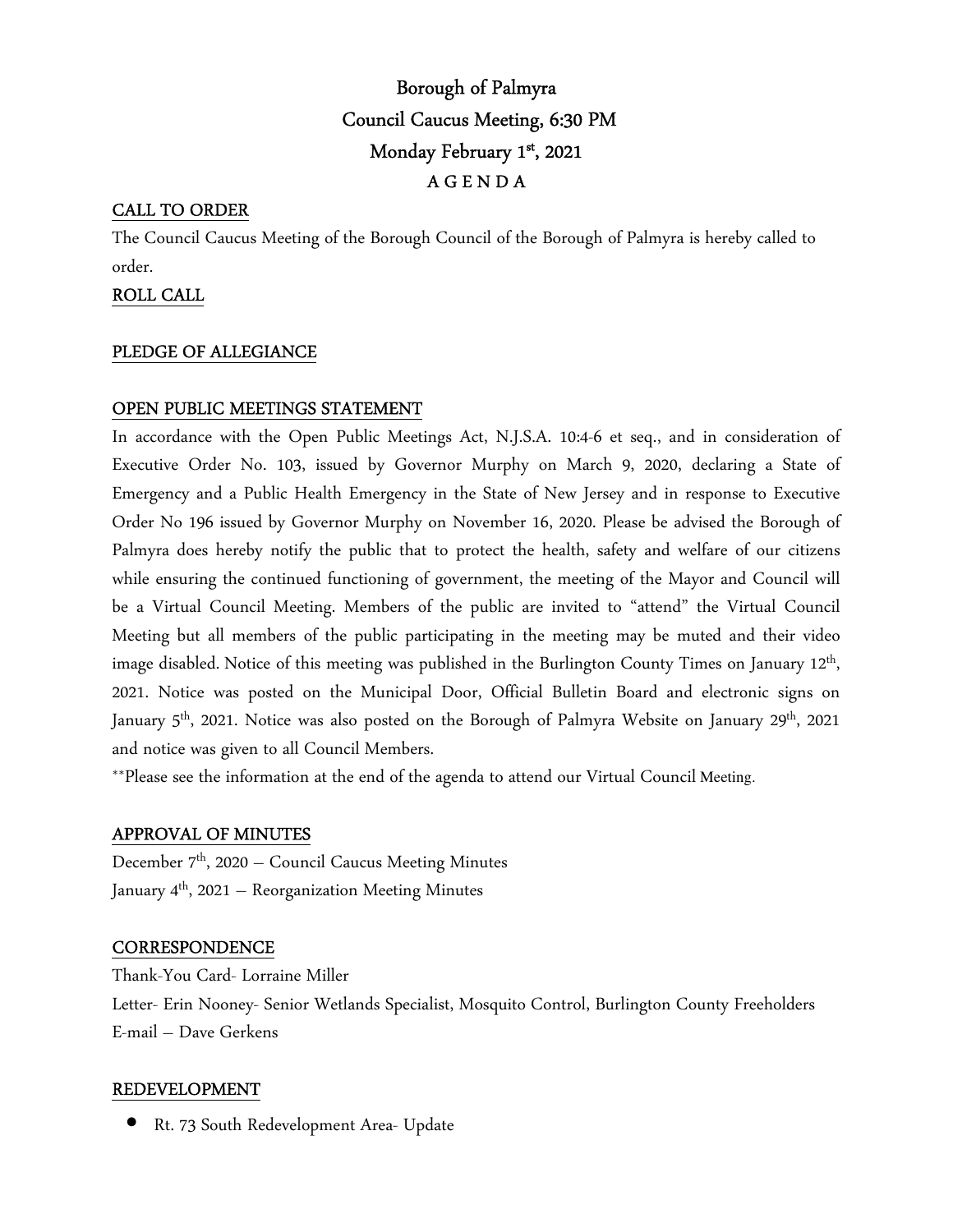- Outlaw Training & Fitness/620-622 Highland Ave Redevelopment Project Update
- Redevelopment Study Block 80 Lot 6, former Knights of Columbus property- Update

#### PROFESSINAL UPDATES

William Kirchner, ERI

#### PUBLIC COMMENT

We request those participants wishing to have or make a Public comment, email their questions or comments in advance to Municipal Clerk Rita Jackson at djackson@boroughofpalmyra.com. The opportunity to submit comments prior to meeting expires at 12:00 PM on Monday February  $1<sup>st</sup>$ , 2021. You must include "Meeting Question/ Comment" in the subject line and your name and full address for your comment to be considered valid. Comments submitted in a timely and complete manner will be reviewed and read during the virtual Council Meeting; it may be necessary to follow-up with persons submitting comments at a later date. All comments will become part of the record and included with the Meeting Minutes.

For those choose to "attend" the Virtual Meeting, Mayor Tait will open the meeting to the public for comments. Comments should be limited to no more than (2) two minutes. All comments will become part of the record and included with the Meeting Minutes.

#### ORDINANCE ON FIRST READING (Public Hearing March 1<sup>st</sup>, 2021)

Ordinance 2021-1 An Ordinance of the Borough of Palmyra, County of Burlington, State of New Jersey resending Chapter 236 "Stormwater Management" Ordinance 2006-11, of the Code of the Borough of Palmyra and replacing with New Chapter 236, " Stormwater Control Regulations"

Ordinance 2021-2 An Ordinance of the Borough of Palmyra, County of Burlington and the State of New Jersey Adopting The "Redevelopment Plan" for Block 80 Lot 6 Former Knight's of Columbus Site, Dated January, 2021, in Accordance with the Local Redevelopment and Housing Law N.J.S.A. 40A: 12A-7 et seq.

Ordinance 2021-3, An Ordinance of the Borough of Palmyra, County of Burlington and State of New Jersey Amending Chapter 215 of the Code of the Borough of Palmyra Entitled "Sewers"

#### RESOLUTIONS

Resolution 2021-79 and Resolution 2021-92 will be enacted as a single motion, if either resolution needs additional discussion it will be removed from the consent agenda and voted on separately

Resolution 2021-79, Resolution Appointing Kelly Grant, Esq., of Malamut & Associates as Special Counsel/COAH Attorney

Resolution 2021-80, Resolution Authorizing Mayor Gina Ragomo Tait to Execute the Agreement with the Burlington County Department of Public Works, Division of Mosquito Control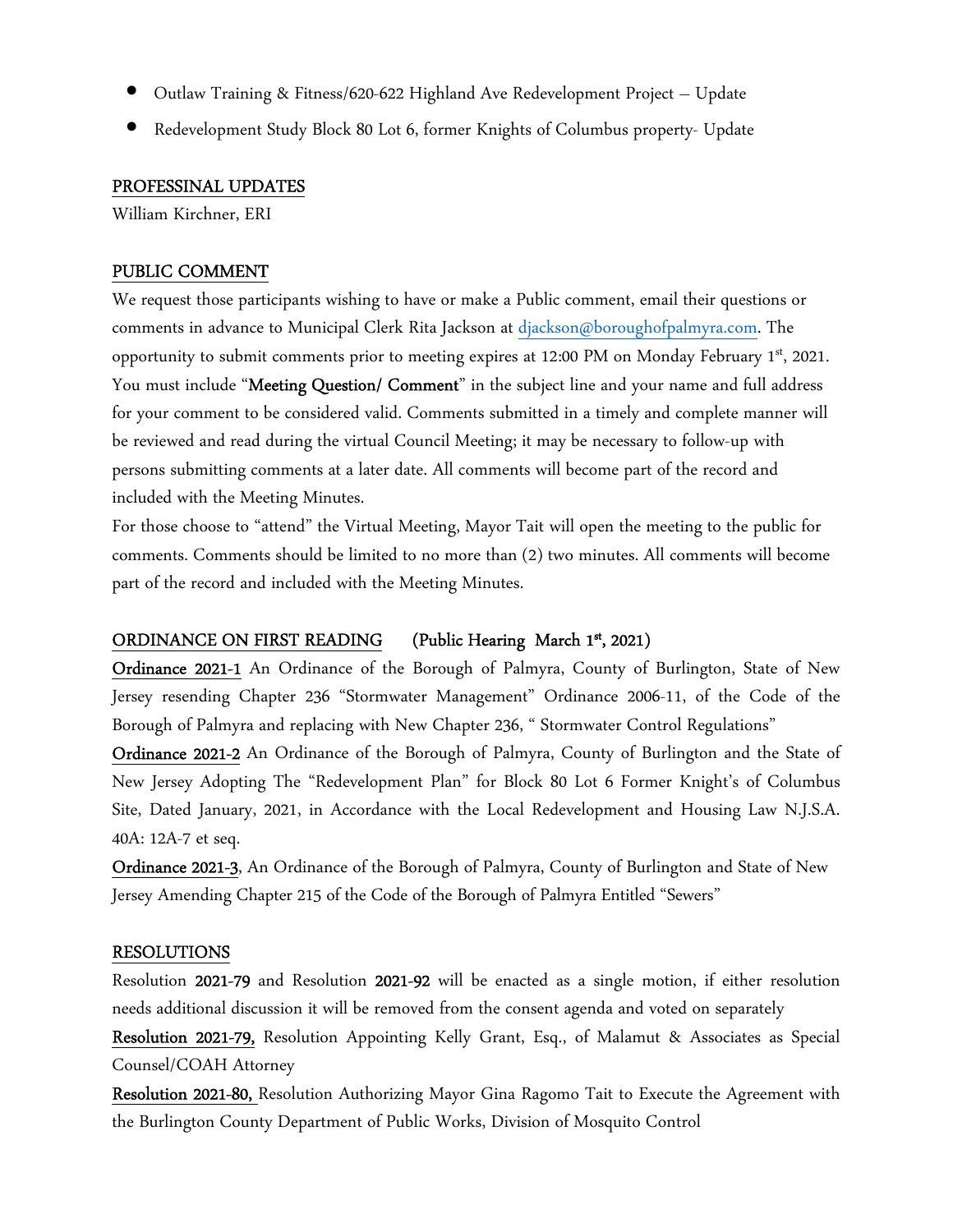Resolution 2021-81, Resolution Awarding Change Order #2 to Coastline Construction, LLC for the Sanitary Sewer Replacement/ Public Road Pump Station Elimination Project Resulting in a Decrease Amount of \$14,603.00 for a New Adjusted Contract Price of \$886,730.50

Resolution 2021-82, Resolution Authorizing Refund Due to Approved Veterans Deduction for Block 152 Lot 9.02 Qualifier C4405 in the amount of \$250.00

Resolution 2021-83, Resolution authorizing the payment to John Wright for Sewer pipe Cleanout due to blockage at 606 Washington Avenue in the amount of \$58.37

Resolution 2021-84, Resolution Authorizing Contact Persons for the Employment Practices Liability Attorney Consultation Service of Burlington County Municipal Joint Insurance Fund

Resolution 2021-85, Resolution Rejecting all proposals for Financial Consultant and to reissue revised Request for Proposals/Qualifications to reflect current requirements

Resolution 2021-86, Resolution Appointing Kyle McGill as Zoom Coordinator for Municipal Court effective January  $14<sup>th</sup>$ , 2021 at the rate \$75.00 per session until February  $12<sup>th</sup>$ , 2021

Resolution 2021-87, Resolution Appointing Amanda Schwartz as full-time tax clerk effective January 25, 2021 at 14.50 per hour

Resolution 2021-88, Resolution Awarding A Contract to Environmental Resolutions, Inc. (ERI) for the Engineering Design Services and Construction Services for the Charles Street, Hubbs Drive, and Park Avenue Improvements – Addition to Public Road Pump Station Elimination Project per their Proposal dated December 15, 2020 in the Amount of \$20,000.00

Resolution 2021-89, Resolution Awarding a Contract to Environmental Resolution, Inc. (ERI) for Engineering Services per their Proposal dated December 15, 2020 in the amount of \$80,500.00

Resolution 2021-90, Resolution Approving Participation with the State of New Jersey Federal Grant Program Administered by the Division of Criminal Justice, Department of Law and Public Safety Resolution 2021-91, Resolution Appointing Jarmilla Sheppard, Joyce Alessandro, Michael Humes as Crossing Guards for the Borough of Palmyra Effective February 1, 2021

Resolution 2021-92, Resolution Authorizing the Payment of January bills in the amount of \$1,776,151.81.

#### DISCUSSION ITEMS

- Borough Hall staffing and re-opening to the public COVID-19 Update and Field Usage
- Field usage Ordinance
- Collective Bargaining Agreement with Palmyra Police Association
- Police Department personnel update
- LifeLock identity theft and SSN protection request
- New RFP/RFQ for Financial Consultant
- COVID-19 Sick Time under CARES ACT